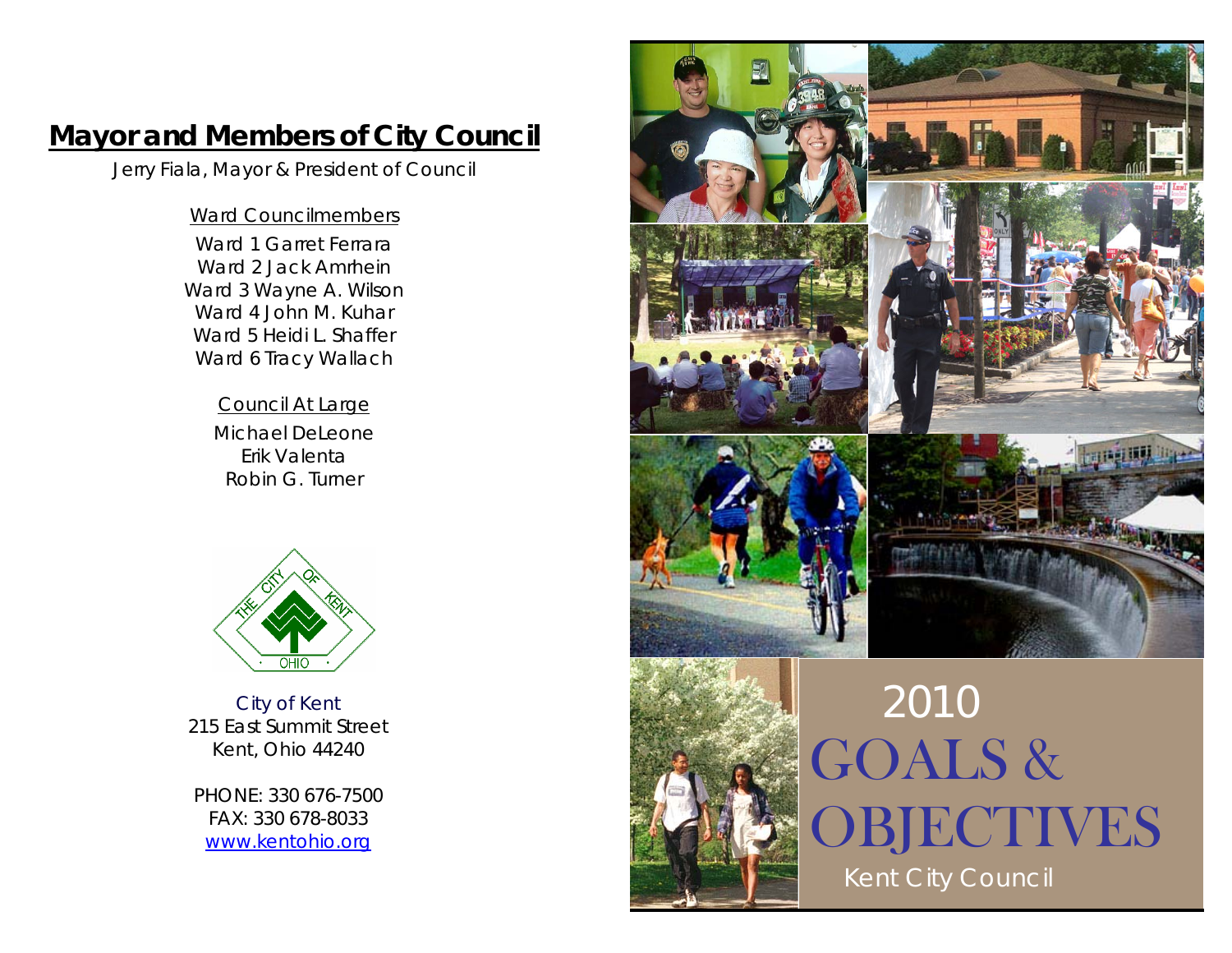## Kent's Mission Statement

To make Kent the city of choice in northeast Ohio for residents, businesses, visitors and students seeking to connect to their community in a personally meaningful and enriching way.



# Strategic Goals **Page**

- **GOAL: Financial Health and Economic Development**…….1 To be a prosperous and livable city for all citizens.
- **GOAL: Support for Natural Resources**………………...………2 To protect and promote the City's natural resources.
- **GOAL: Superior Quality of Life**………………………………….2 To enhance lifestyle choices through the physical and social environment.
- **GOAL: Community Safety**……………………………........……3 To be an exceptionally safe City.
- **GOAL: Communities Within the City**……………………….….4 To strengthen the quality and enhance the value of neighborhoods.
- **GOAL: City and University Synergy**…………………………...4 To expand collaborative opportunities that enrich the university community experience.
- **GOAL: Government Performance**……………………….....…5To provide the best service at the lowest cost possible.

## **Strategic Goal Government Performance**

*"to provide the best services at the lowest possible cost"* 

### *Objectives:*

- Deliver exceptional public services with a high level of customer service.
- Commit the entire organization to achieve customer satisfaction.
- Utilize the latest technology improvements to improve customer information, communication and interaction, e.g., online payment of bills, credit card payments, meter reading, web site, etc.
- Make sound business decisions using data and customer input.
- Develop and institute performance metrics to measure progress towards objectives.
- Create a culture of continuous improvement; provide training in quality improvement techniques.
- Strive to leverage technology to improve productivity and do more with less operational resources.
- Be strategic and market driven in planning and managing public services.
- Work towards full cost accounting of utility services and enterprise funds with rate based user fees.
- Create an atmosphere of innovation, risk taking and tolerance for failure as an occasional price for improvement.
- Benchmark City operations against best practices to ensure the delivery of the best services at the lowest possible cost.
- Create a culture where things are done right the first time, every time.
- Develop innovative ways to make participation in local government activities possible for all residents and foster a sense of engagement among the citizenry by communicating a common identity, actively seeking insight into the needs of the community and aligning City services with customer expectations.

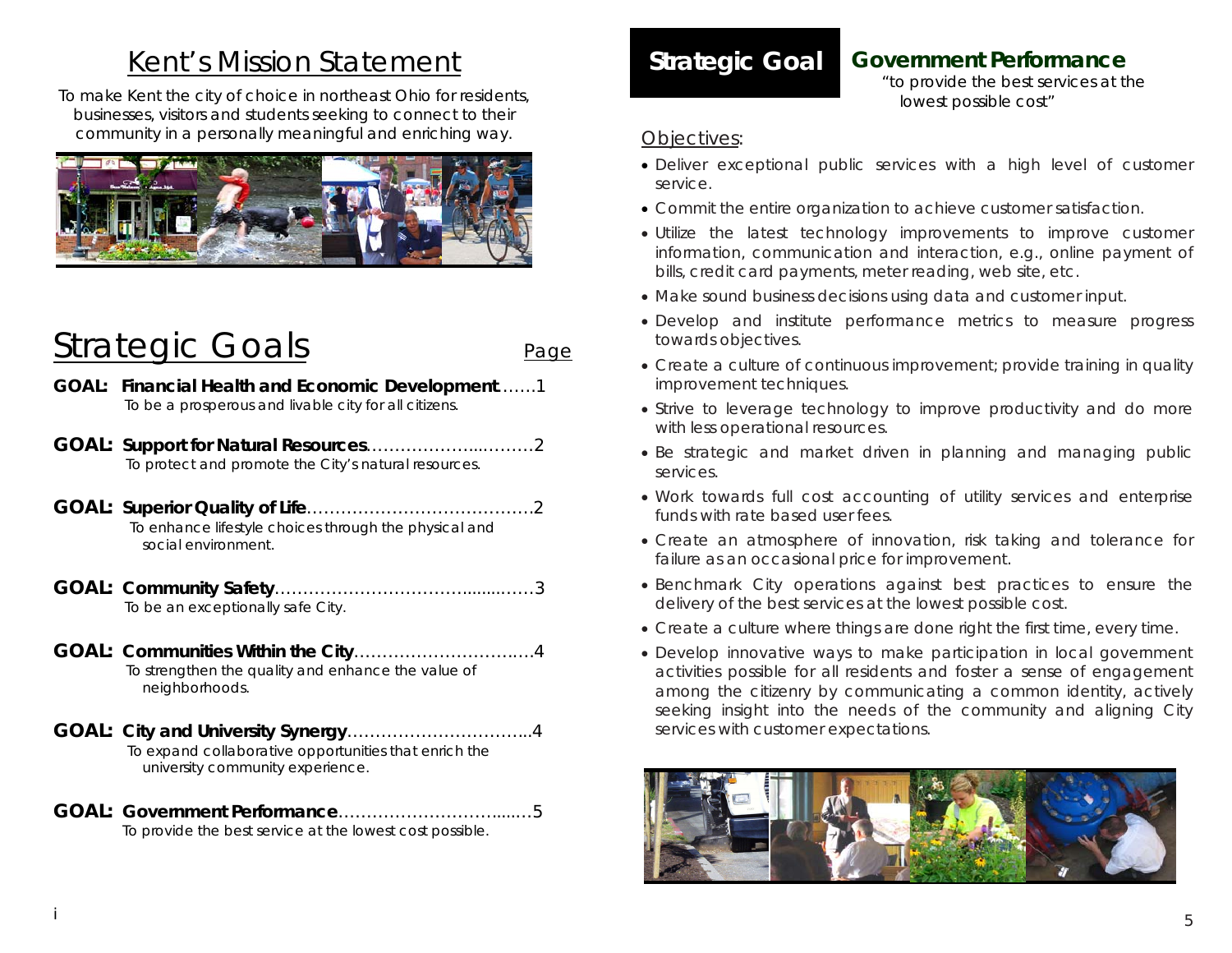**Strategic Goal Communities Within the City**<br>*Let to strengthen the quality and enhance* 

*the value of neighborhoods"* 

## *Objectives:*

- Strengthen and build effective partnerships with the City's diverse community; celebrate and capitalize on Kent's diversity.
- Provide services and programs for a multi-cultural audience.



- $\bullet$  Increase awareness, participation and compliance with neighborhood code issues.
- Promote rehabilitation and sustainable infill development.
- Develop programs that encourage neighborhood based initiatives and planning.
- Partner with Kent State University to revitalize campus border neighborhoods.
- Seek programs that instill a sense of neighborhood pride.
- Strive to improve the rate of home ownership in Kent.
- Enhance neighborhood identities.

# **Strategic Goal City and University Synergy** *"to expand collaborative opportunities*

*that enrich the university community experience"* 

## *Objectives:*

- Showcase the abundant assets of the City's university community that make Kent a great place to live, work, play and learn.
- Embrace the university-city brand and leverage the social and cultural opportunities for community enrichment and personal growth.
- Promote life long learning opportunities and the value of education at every phase in a person's life.
- Create public spaces that attract diverse populations for engagement and interaction.
- Communicate Kent's town/gown vision to current and potential residents, visitors and members of the media.



# **Strategic Goal Financial Health & Strategic Goal Economic Development**

*"to be a prosperous and livable city for all citizens"* 

## *Financial Health Objectives:*

- Ensure that Kent is a fiscally strong and financially well-managed City.
- Maintain superior financial reporting, financial controls, budgeting, financial management, and transparency, and invest in capital infrastructure to support efficient long-term provision of services.
- Maintain reserves, and increase them when appropriate, to ensure financial flexibility, and to assist with difficult economic times, disasters or other emergencies.
- Maintain a high financial credit (bond) rating, maintain debt policies and debt practices that allow the assessment of appropriate debt levels, and periodically review debt and debt service to minimize costs.

## *Economic Development Objectives:*

- Aggressively pursue job expansion, retention and attraction to diversify the jobs & careers available to Kent residents across all skill levels.
- Increase the competitiveness of the Kent business climate to expand the existing employment base and create more jobs.
- Strengthen linkages with the City's largest employers and support Kent State University's goal to expand its research mission.
- Engage Kent's economic resources including the Kent Regional Business Alliance (KRBA), Kent State University, the Joint Economic Development Districts (JEDD), Main Street Kent, Downtown Kent Corporation, Portage County and the Chamber of Commerce to foster small business development and entrepreneurship.
- Involve the expertise and experience of the private sector for economic development.
- Facilitate sustainable redevelopment throughout the City with a focus on the downtown central business district using urban renewal, Community Development Block Grant (CDBG) programs, TIF redevelopment financing, historic tax credits, façade grants, tax abatement, land banking, Community Reinvestment Areas (CRA), etc.
- Develop projects that revitalize aging centers or re-use vacant land for context sensitive retail, office or industrial redevelopment.
- Make education and workforce development a cornerstone of the City's economic vitality through partnerships with the Kent Public School District, Kent State University and Portage County Schools.